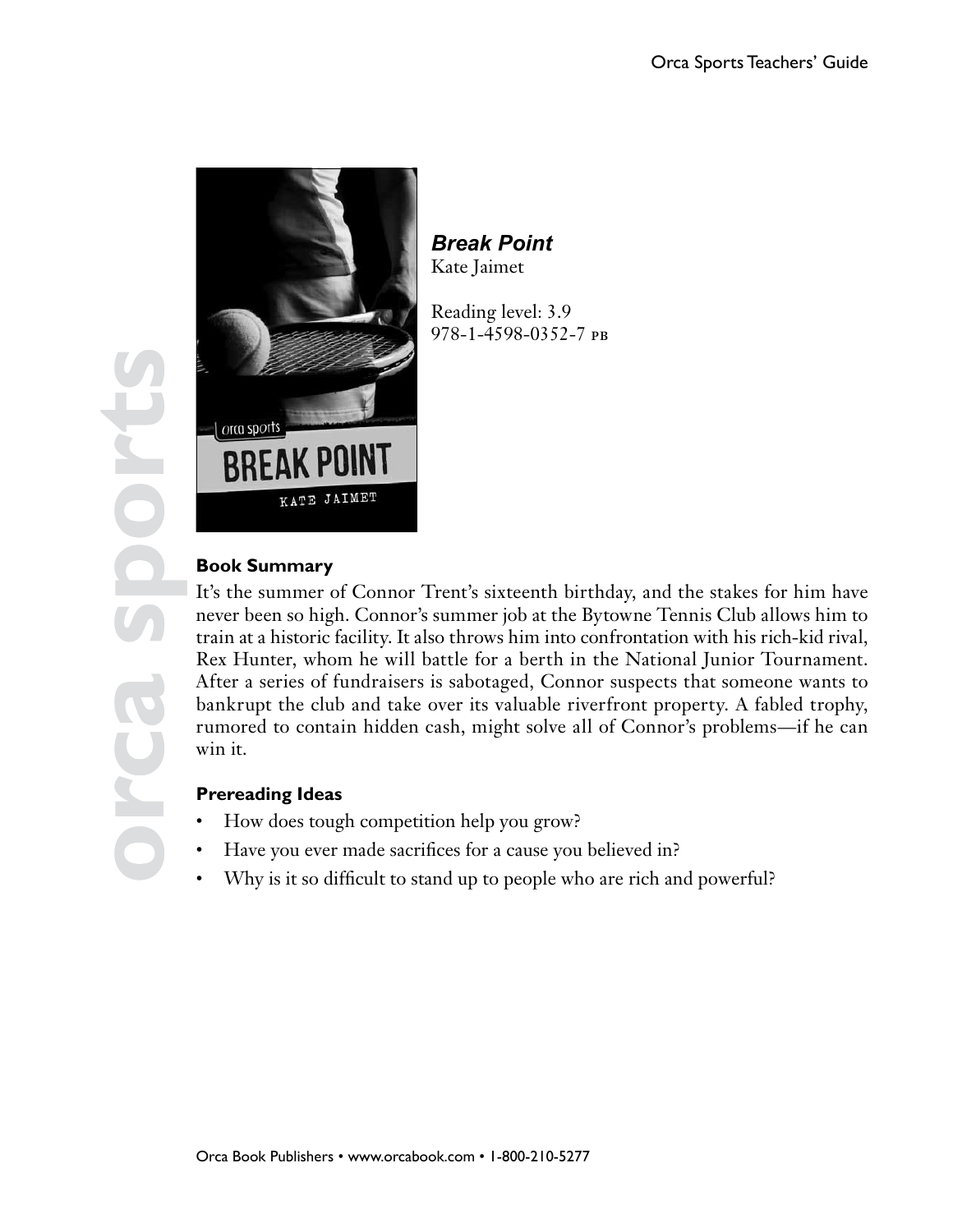### **Connecting to the Text**

#### *Plot*

- Talk about the purpose served by an epilogue. Have students write a different epilogue for *Break Point* that sets Connor—and maybe Maddy too—on a slightly different path. Does Connor win the championship? Does he get a shot at competing internationally? Does he realize he really just wants to run the tennis club?
- Discuss with students the idea of a book's *premise*. The premise is a one-sentence summary of the main idea of the story. It's a statement of what happens to the characters as a result of the actions in the story. It's a bit different than plot, which is a listing of the events in the story. It takes a bit of practice to figure out the premise of a story. You might want to start by discussing the premise of some familiar stories, such as *Little Red Riding Hood*, *The Three Little Pigs*, *Toy Story* or *Cinderella*. Divide students into pairs and see whether they can develop a clear statement of the premise of *Break Point*.
- Chapter endings are essential to maintaining the reader's interest. Have students revisit the ending of chapter 1. What makes it such a strong ending? What questions does it raise in the reader's mind? Have them look for other examples of exciting, cliffhanger endings from *Break Point*. Look through other books in the classroom to find weak endings; challenge students to rewrite them to make them stronger.
- The plot is how the story develops over time and as events unfold. A timeline is one way to lay out how the story evolves. Have students create a timeline for *Break Point*. If you like, spice things up a bit with this web interactive: www.readwritethink.org/ classroom-resources/student-interactives/timeline-30007.html. Invite students to share their timelines with the class.

### *Character*

- *Break Point* is told from Connor's point of view. Have students write a scene from another character's perspective. For example, try writing from Maddy's point of view during her final game against Connor; from Mrs. Sharma's perspective after the first incident of vandalism; or from Connor's mom's perspective when he brings home the trophy.
- Have students draw a character map of Connor that details his personality characteristics, his values, his weaknesses, his strengths and his physical traits. Add to the map as students read the story. Remind them they can learn more about Connor not just from what Connor tells us, but also by the way other characters interact with and react to him. Use this as a springboard to teach students how to write a full character analysis (see web link in Resources, below).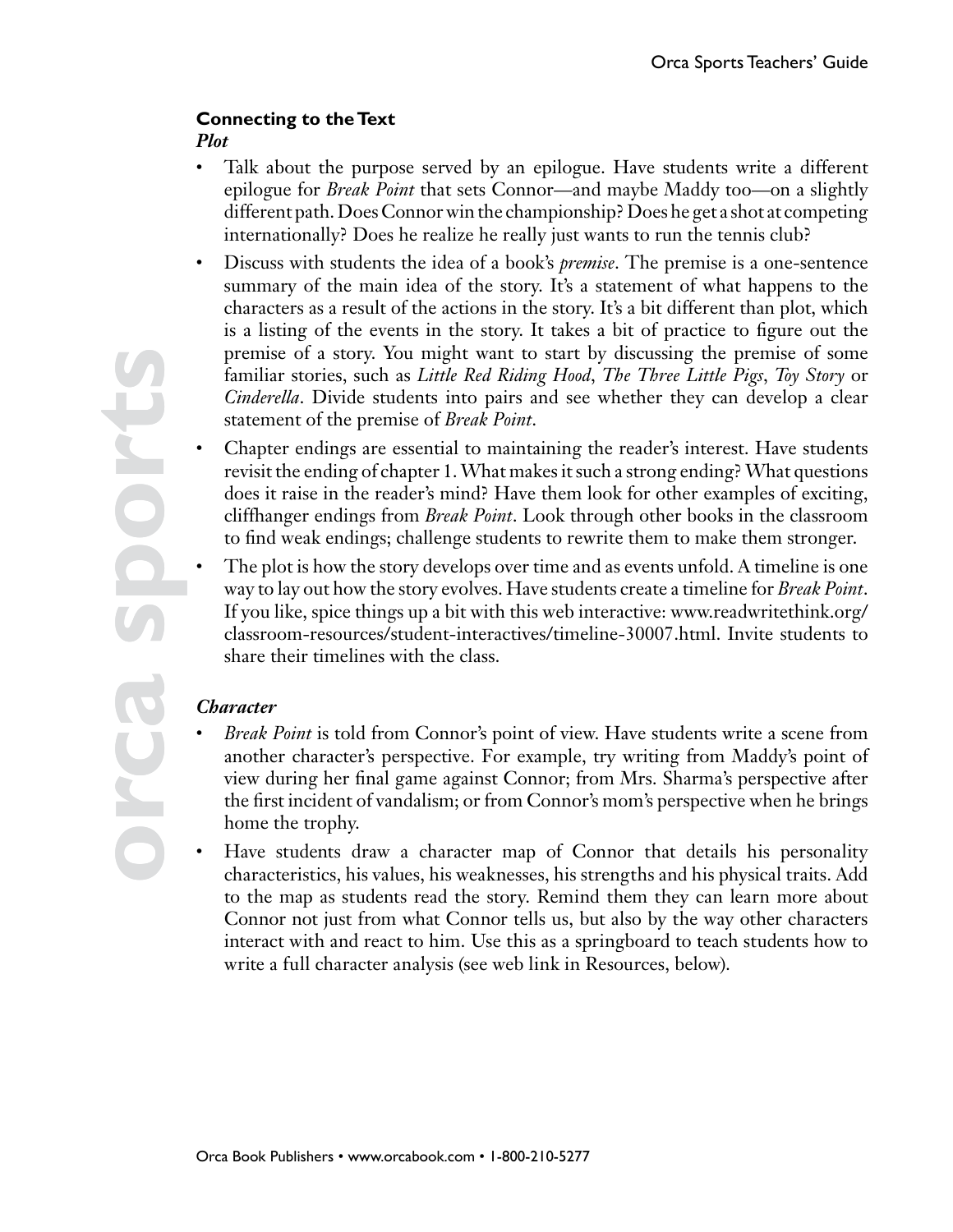### *Theme*

The theme is the "big idea" or message in a book. Often books can have more than one theme. Several themes run through *Break Point*. One of them is that it's worth fighting for something you care about. Have students work with a partner to figure out some of the other themes in the book.

### *Setting*

Have students draw the setting of the Bytowne Tennis Club, including the courts, the grounds, the river and the clubhouse.

# *Literary Devices*

- A *simile* is a comparison using the word "like" or "as." Here's an example from chapter 8, where Connor describes the Ontario Racquet Club: *The club had about the same level of elegance as your average Walmart store*. Pair students up and task them to find five more similes from *Break Point*. Have them replace three of these similes with three of their own (they have to make sense!).
- Akin to a simile, a *metaphor* describes something in terms other than what we usually would use. Here's an example of Connor describing a particularly intense tennis match in chapter 8: *It was hand-to-hand combat, down in the trenches, fighting for every inch of ground*. Invite students to write metaphors to describe things that are commonplace in their world: completing their homework, washing the dishes, arguing with a sibling, scrounging for something to eat in an empty kitchen.

### *Vocabulary*

• Have students choose five of the following terms from the book. Using two different print or online resources, have students define their chosen terms, then use each term in a sentence.

| appraisal  | concede     | intercept   |
|------------|-------------|-------------|
| bankruptcy | consecutive | nirvana     |
| benefactor | crusade     | onslaught   |
| bequeath   | executor    | retaliation |
| braggart   | gauntlet    | salvo       |
| carom      | gist        | vintage     |

• In chapter 7, Mr. Hunter tells Connor he watched his semifinal match against Rex. "What a drubbing!" he says. Have students use events in the story and context clues to write a definition for this word.

### **Connecting to the Curriculum**

### *English*

• Read aloud to students the following passage from the end of chapter 2: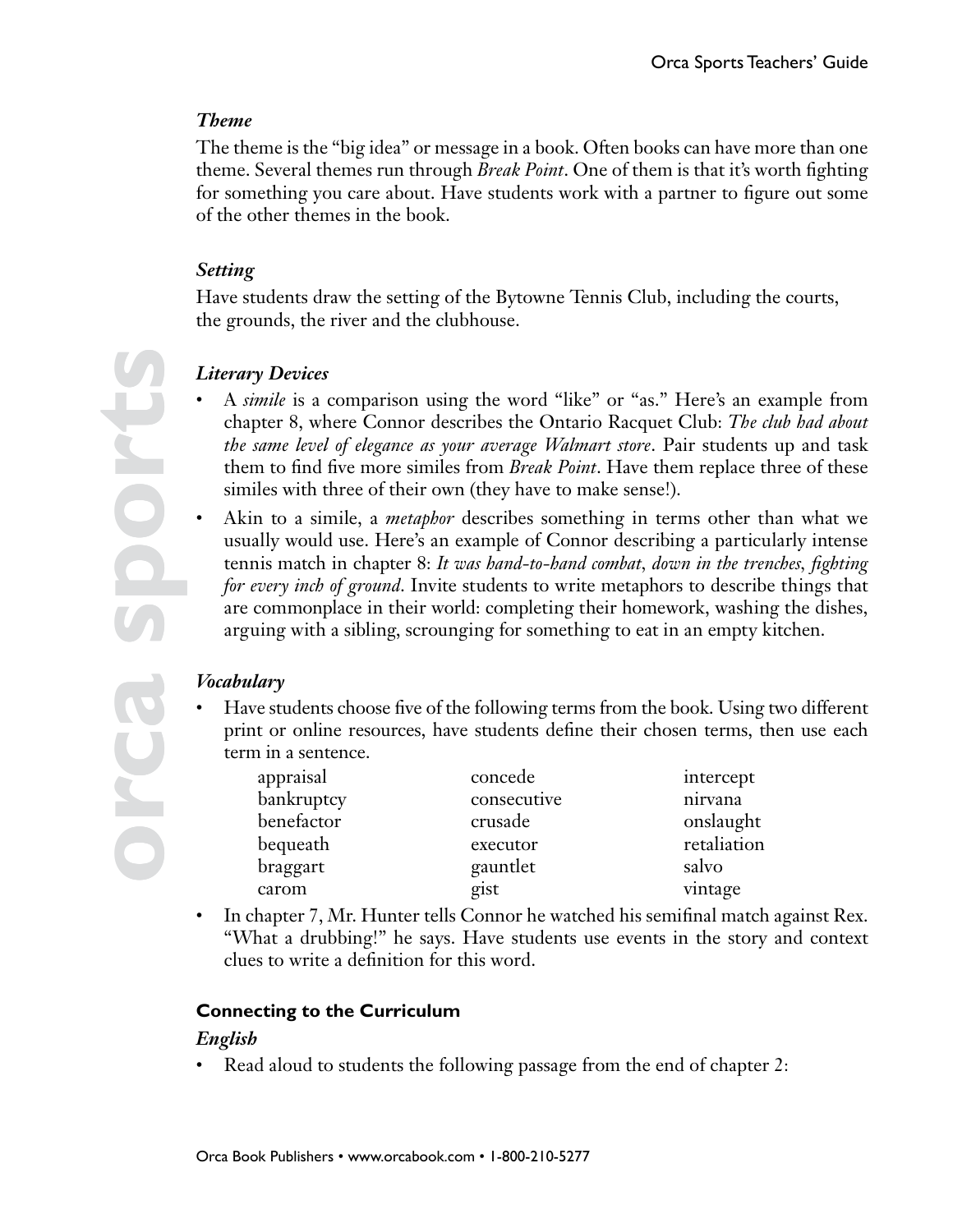*My fingers itched for my tennis racket. I wanted the satisfaction of pummeling a serve past a stunned opponent, of whipping a backhand straight down the line. I wanted to get up and fight back, not just sit around watching things fall apart.*

Have students jot down the verbs they hear as you read the passage. When you finish, have students share their verbs. What do they notice about them? (Many of them are strong verbs.) Discuss how strong verbs make a passage so much clearer and livelier. Have students go back through *Break Point* and find other passages where the verbs are similarly strong. Challenge them to incorporate strong verbs into their own writing, or to create a Mad Lib-style story where the verbs have been blanked out (to be filled in by a friend).

- Talk to students about the first lines of books. How is the first line important to a story? Discuss. Tie this discussion in with an acknowledgement of the importance of first impressions. What do they think of the first line of *Break Point*? Have each student gather two or three books from around the classroom and record the first line of each. As a class, compare the first lines. Discuss which ones make them want to read further. Rewrite "weak" lines to make them stronger or more engaging.
- Author Kate Jaimet is skilled at "showing" instead of "telling." What do students know about this writing technique? Have them find places in the book where the "showing" language helps to create a detailed picture in the reader's mind. Here's an example from chapter 1: *I was heading for the phone when the sound of a car on the street below made me freeze.* Another example from chapter 8: *Mike had a fighting look in his eye and a cocky sneer on his lips when I met him in the locker room the next morning before our match*. As an added challenge, have students select a pre-existing piece of their writing from their portfolio and go through it, looking for places to use "showing" to sharpen the images created by their words.
- In the third-to-last paragraph in chapter 8, the author writes a tennis game in a very detailed, blow-by-blow way. Have one student read this aloud to the class. Talk about the technique of slowing a scene down like this—almost like a camera is filming it. Have students choose an activity in their own lives and write about it in a similar way.

### *Art*

In chapter 3, Connor says playing tennis with Maddy is a good way to spend time with her—and it's better than going "out on a limb" and asking her for a date. This is an example of a figure of speech. Another from chapter 8: *When we came up for air, we were tied 6-6 in the first set*. Have students look through *Break Point* and find other figures of speech. What would it look like to "go out on a limb" or "come up for air"? Have fun illustrating these figures of speech.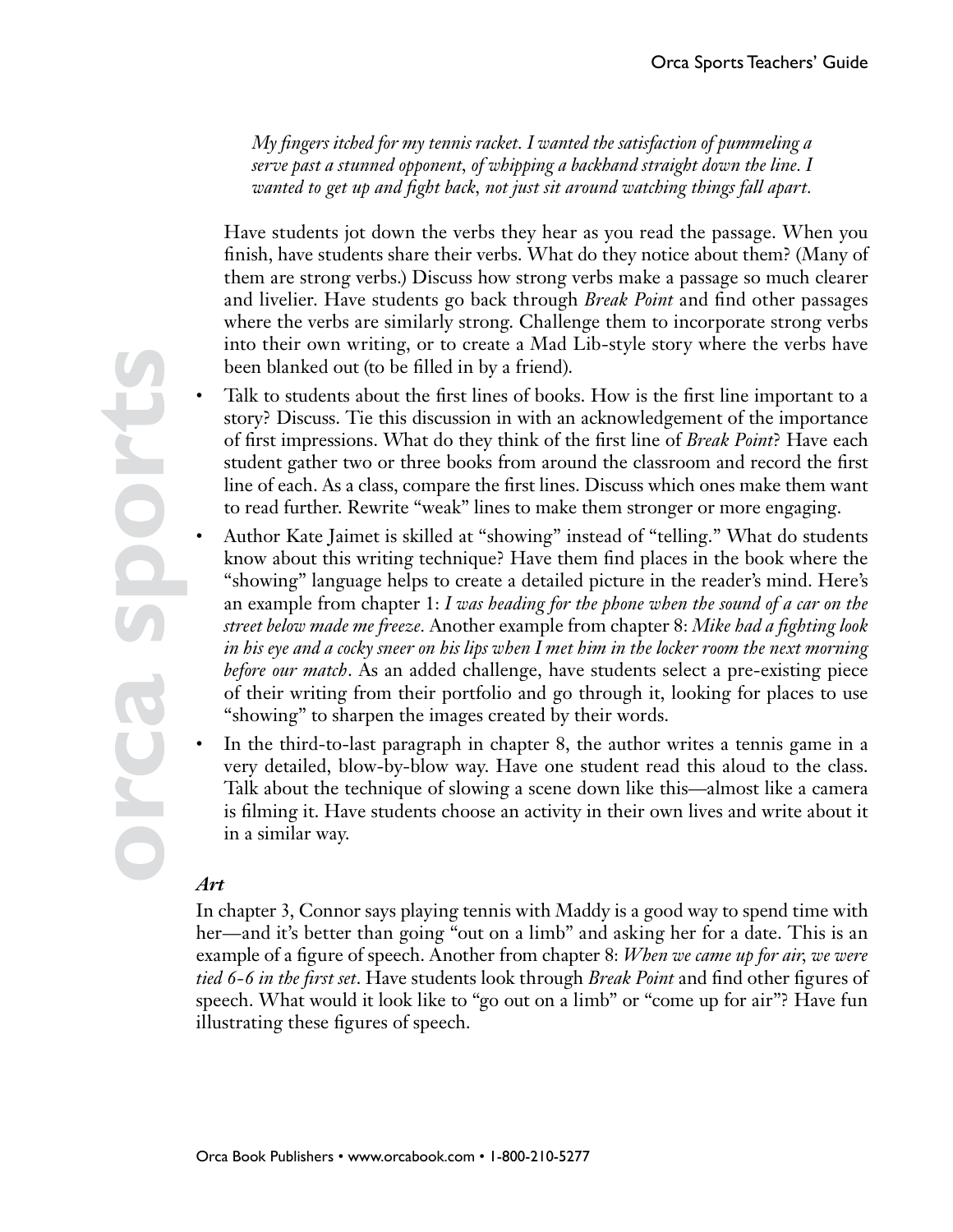### *Health/Personal Planning*

- Connor reflects that unless he gets a scholarship to a US school, he'll end up studying to be a plumber at a small-time college in Canada. What he doesn't know is that skilled trades (e.g. plumbers, electricians, heavy-duty equipment mechanics, people who maintain wind turbines, etc.) often out-earn their "professional" counterparts (e.g. college instructors, veterinarians). Have students look up employment earnings by trade, and then research the vocational and trades schools in your province or state. Invite a skilled tradesperson in to your classroom to talk about the job options open to them.
- In *Break Point*, Quinte is bullied. So are the leaders of the Bytowne Tennis Club. Different victims, different perpetrators: same effect. What makes a bully? Why do some people need to bully? What makes it stop?

#### *Social Studies*

- Connor is upset that the racket used by Bjorn Borg in the 1970s is smashed during the first act of vandalism at the club. Connor reflects that Borg was a significant player, having won five Wimbledon trophies. What do students know about Wimbledon? Have them research the history-rich suburb of London after which the international tournament is named, beginning with Google Maps.
- The Bytowne Tennis Club is an older club. Connor sees old photos of the club from when it was built in the 1920s—when his hometown of Ottawa was just a small town. Have students choose a significant feature in their community and research its history. Possibilities include universities, historic buildings, clubs or even parks and cemeteries. Put students in touch with your local archives to ferret out maps and documents that represent the history of this feature.
- Connor knows all about debt since his father left, forcing his mother to buy a fixerupper that just eats up the cash. It's hard for them to manage their debt. Currently, the average debt load being carried by Canadians and Americans is at an all-time high. Have students learn more about this, using the websites in the Resources section below as a jumping-off point. How much of this debt is personal debt? How much is mortgage-related? What are experts saying is the reason for our debt and overspending? How do we begin to get a handle on it? If students wish, they can take their debt research farther, to examine recent events on a national scale in the US, Cyprus, Greece and Spain. What is the lesson to be learned from these nations being so deeply mired in debt?
- The Archibald Cross Memorial Cup is reputed to have secret money stashed inside. Connor has even heard it might house a nickel—the first one Mr. Cross ever earned as a shoe shine boy in the Dirty Thirties. What do your students know about the Great Depression? Talk about the stock market crash and the compounding problem of poor weather across the prairies. Discuss the Great Depression in the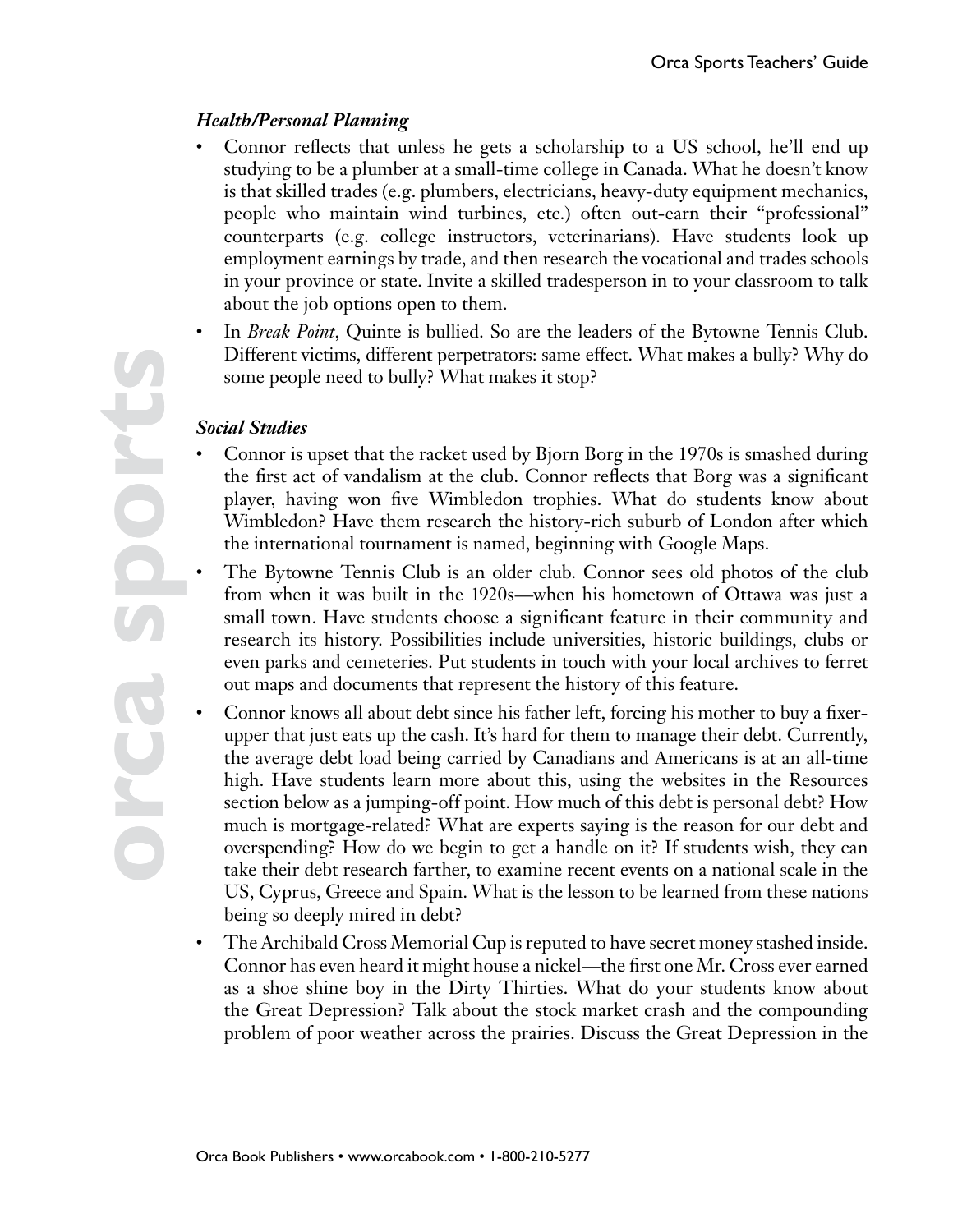context of our current international fiscal dilemma. Use the web resources below for a starting point.

• Connor's mother is distraught that developers are planning to cut down an old tree on their street. She goes out of her way to research the problem and argue against the tree's removal, including going so far as to camp out in the tree to make her point. This is an example of civil protest. It's a right and a privilege of people who live in democratic societies. Have students research and discuss examples of real-world civil protest in their country of origin. What about in other countries and under other forms of government? Talk about logging; talk about the Keystone Pipeline; talk about the Arab Spring. What would happen if we didn't have the right to protest, peacefully or otherwise?

## *Physical Education*

When Connor goes head to head with his opponents, he already knows their weaknesses. Bruno Chan, for example, is fast on the court, but doesn't have an accurate hit. What's the payoff in studying your opponent's strategies and weaknesses?

### **Connecting to the Students—Discussion Questions**

- 1. Connor heads for the tennis court whenever he's stressed or angry. What do you do? How does this activity help you decompress and get life back into perspective?
- 2. Connor says his mom is a "crunchy-granola type of person" (ch. 2). Describe this stereotype. What stereotype do you fit into, if at all? Are stereotypes useful? Explain.
- 3. At the beginning of chapter 3, Connor reflects that "good times can disappear in a heartbeat." While he's referring to his parents' breakup, how do his words have a broader applicability to life? Make a text-to-text, a text-to-self and a textto-world connection based on this statement.
- 4. When Connor plays against Maddy, he drops his usual rule of trying to destroy people with his serve. He reasons that she wouldn't want to keep playing if he made it too difficult for her. Is this an example of good sportsmanship? Explain. In what ways have you made similar accommodations for a friend or loved one?
- 5. Connor wants to win the cup so badly he can almost taste it. Now that he's old enough to imagine a variety of uses for the money, Connor decides "a stack of dough would solve a whole lot of problems" (ch. 3). Do you agree? Explain.
- 6. Partway through a game against an opponent, Connor realizes he has to stop trying to score by hitting balls into hard-to-reach areas and instead focus on what he's good at: killer serves. Why—and when—is it important to stick to what you're good at instead of trying to improve your performance in other areas?
- 7. Connor's dedication to tennis shows in his willingness to go to bed early and get up early, and in his willingness to train hard. Do you share this kind of commitment to a hobby or sport? What activity *would* make you this passionate?
- 8. Quinte is a target for jerks like Mike Baron. In chapter 7, Connor reflects that Quinte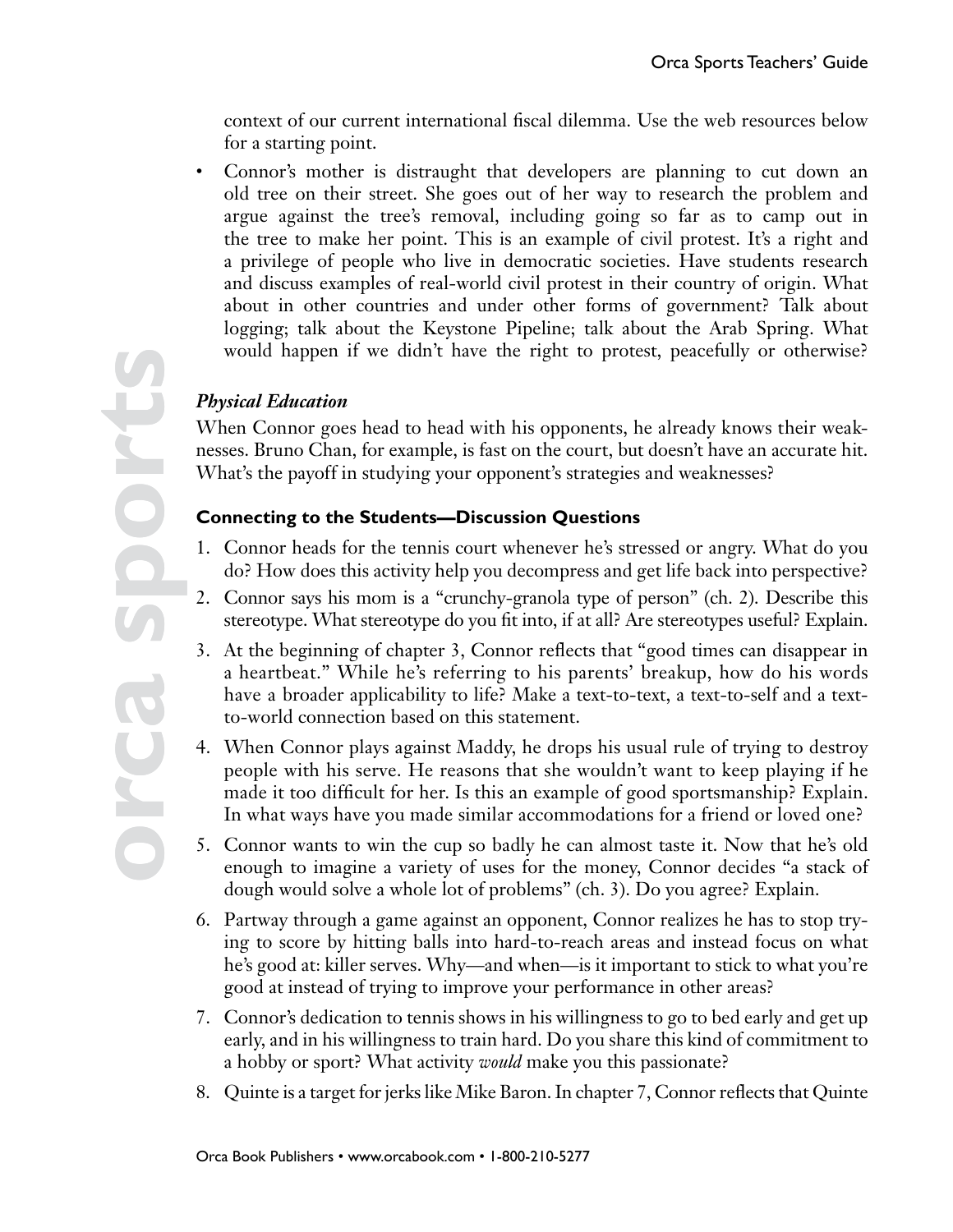would do anything to please his so-called friends. Make a text-to-text, a text-to-self and a text-to-world connection about this human tendency.

- 9. In the final round against Mike in chapter 8, Connor knows he's going to have to "dig deep." When have you needed to dig deep?
- 10. In chapter 9, Maddy claps for Rex, but only because her mom is watching…and because Rex and his dad are valuable members of the club. Write about how we so often end up doing things to keep other people happy. What's your position on this tendency?
- 11. Connor isn't sure how he's supposed to scrape together \$2000 to go to the national championships, as he won't have earned enough from his summer job. How do you get your money?
- 12. Connor wants to go to the police with his suspicions about Mr. Hunter's involvement in the vandalism. But if he does, he might lose his job…and his membership in the club…and the possibility of ever dating Maddy. So he doesn't go to the cops. As you see it, how do our relationships with other people sometimes restrict our ability to do the right thing?
- 13. In order to have a chance at winning the Archibald Cross Memorial Cup, Connor knows he has to pound Maddy. Write about a time when you had no choice other than to take away the top spot from a friend or loved one.
- 14. Write about or discuss how Connor must feel about his mother giving her time and energy to saving a tree rather than watching her child compete in a high-level tennis tournament.
- 15. Connor's mother feels passionately about the tree. In chapter 15, she tells him if something is important to him, he has to always fight for it. Make a text-to-self, a text-to-text and a text-to-world connection with this comment.

#### **Author's note**

Dear Reader,

A few years ago, while sitting on the verandah of the Ottawa Tennis and Lawn Bowling Club, it struck me that this place—with its grand 1920s-era clubhouse and idyllic location on the Rideau River—would be an interesting setting for a novel. Thus, *Break Point* was born.

The Club was founded in 1881. Since that time, Ottawa has grown from a small town of about 25,000 people, to a city of nearly one million. In the central core of old Ottawa, real-estate companies jump at any chance to build expensive condos on rare tracts of undeveloped land. If there was criminal activity surrounding the tennis club, (and I needed some for my mystery plot!), I figured it would have to involve unscrupulous developers trying to get their hands on the property.

In the novel, the financial problems of the fictional tennis club parallel the financial problems of Connor's mother, who has to sell her house when she can't pay the mortgage.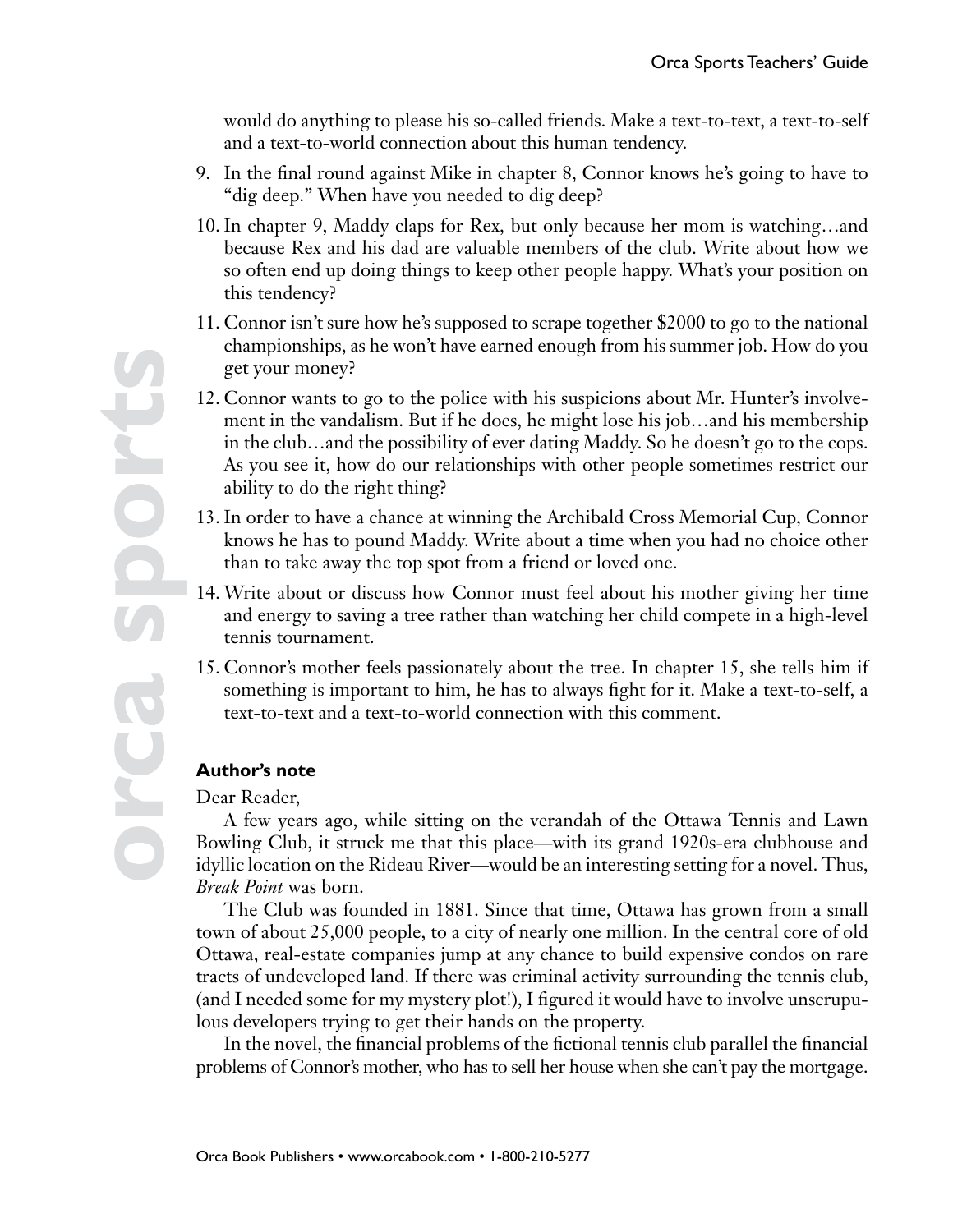Similarly, hundreds of thousands of American families have lost their homes since 2007, trapped by mortgages they couldn't afford on houses that turned out to be worth far less than the price they had paid for them. Money worries—and the way that some people benefit from others' financial despair—is a theme that runs through the novel.

Finally, I'd like to say a word about Quinte. His character is based on a real-life, mentally challenged teenager who was put on trial some years ago for allegedly burning down an Ottawa-area shopping mall. When I covered the case for the *Ottawa Citizen* newspaper, it became clear to me that the teenager was the scapegoat for a whole gang of teens, who were all involved in the arson, but who pointed the finger at him during police interrogation. Based on a garbled quasi-confession, the mentally challenged boy was charged, while the others walked away. Although he was eventually acquitted by the jury, it struck me as unfair that the only one who stood trial was the one least able to defend himself.

In life, unfortunately, it's often the "big guys" who get away with impunity, while the "little guys" take the fall. In fiction, it's satisfying to make the "big guys" pay for their unscrupulous actions, while the "little guys" come out on top.

Kate Jaimet

Sports

#### **Resources**

*Character analysis* www.wikihow.com/Write-a-Character-Analysis

#### *Debt*

Debt levels among Canadian households

www.theglobeandmail.com/report-on-business/economy/canadian-householddebt-levels-reach-a-new-high/article6323546/

www.cbc.ca/news/business/story/2012/10/15/household-debt.html

Debt levels among U.S. households

www.nerdwallet.com/blog/credit-card-data/average-credit-card-debt-household www.money-zine.com/Financial-Planning/Debt-Consolidation/Consumer- Debt-Statistics

### *The Great Depression*

Visions in the Dust: A Child's Perspective of the Dust Bowl http://memory.loc.gov/learn/lessons/99/dust/intro.html Brother Can You Spare a Dime? http://memory.loc.gov/learn/lessons/98/dime/intro.html Photographs of the Great Depression http://history1900s.about.com/library/photos/blyindexdepression.htm Great Depression of Canada www.yesnet.yk.ca/schools/projects/canadianhistory/depression/depression.html Dust Bowl Days http://edsitement.neh.gov/view\_lesson\_plan.asp?id=300